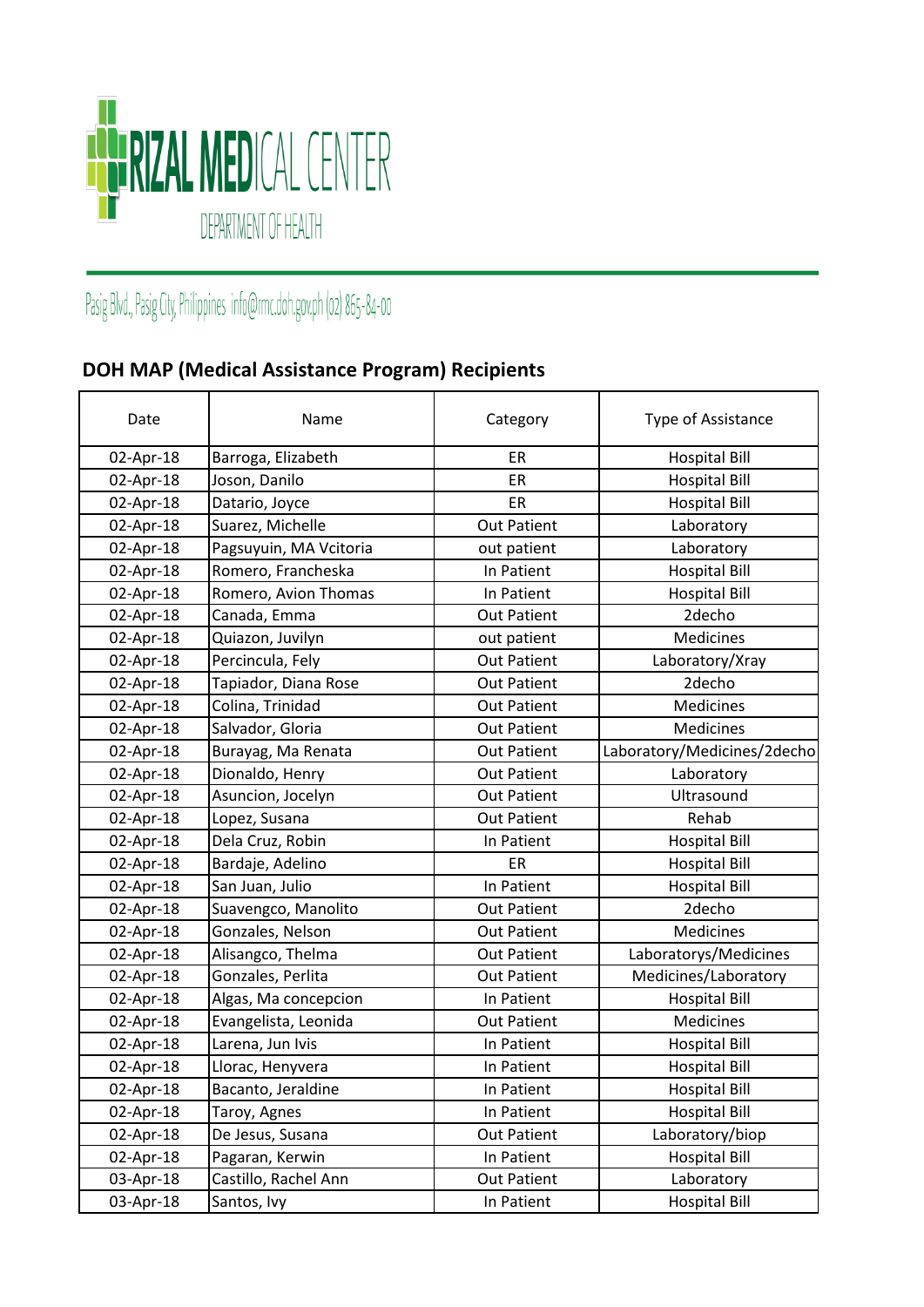| 03-Apr-18 | Lan, Jean               | In Patient         | <b>Hospital Bill</b>  |
|-----------|-------------------------|--------------------|-----------------------|
| 03-Apr-18 | Rubiano, Marc           | <b>Out Patient</b> | Laboratory            |
| 03-Apr-18 | Duya, Angel             | <b>Out Patient</b> | Xray                  |
| 03-Apr-18 | Garanguian, Elsa        | <b>Out Patient</b> | Laboratory            |
| 03-Apr-18 | Factor, Rani            | <b>Out Patient</b> | Medicines             |
| 03-Apr-18 | Panelo, Alicia          | Out Patient        | Medicines/Laboratory  |
| 03-Apr-18 | Sumawang, Marjorie      | In Patient         | <b>Hospital Bill</b>  |
| 03-Apr-18 | Catoc, Jerico           | <b>Out Patient</b> | Medicines             |
| 03-Apr-18 | Modayno, Lilian         | <b>Out Patient</b> | <b>Xray</b>           |
| 03-Apr-18 | Reyes, Virgilio         | <b>Out Patient</b> | Laboratory            |
| 03-Apr-18 | Delfin, Antonia         | <b>Out Patient</b> | Laboratory            |
| 03-Apr-18 | Tabunda, Elgin          | <b>Out Patient</b> | Medicine              |
| 03-Apr-18 | Castardo, Jinky         | In Patient         | OB-Gyne               |
| 03-Apr-18 | Abulencia, Russel       | In Patient         | OB-Gyne               |
| 03-Apr-18 | Nisperos, Rene          | In Patient         | Philhealth            |
| 03-Apr-18 | De Guzman Jr., Rudy     | In Patient         | Surgery               |
| 03-Apr-18 | Lombo, Salvador         | In Patient         | Pay Ward              |
| 03-Apr-18 | Bernardo, Carmina       | In Patient         | <b>Hospital Bill</b>  |
| 03-Apr-18 | Dalanon, Darwin         | In Patient         | <b>Hospital Bill</b>  |
| 03-Apr-18 | Capinig, Jhon Mateo     | In Patient         | Pedia                 |
| 03-Apr-18 | Matchado, Reynaldo      | ER                 | <b>Hospital Bill</b>  |
| 03-Apr-18 | Bitoy, lan              | In Patient         | Surgery               |
| 03-Apr-18 | Limpiado, Ricardo       | <b>Out Patient</b> | Laboratory            |
| 03-Apr-18 | Limpiado, Maria Karina  | <b>Out Patient</b> | Laboratory            |
| 03-Apr-18 | Belialba, Reygielou     | In Patient         | <b>Hospital Bill</b>  |
| 04-Apr-18 | Estacio, Myrna          | <b>Out Patient</b> | Laboratory            |
| 04-Apr-18 | Gamulo, Annah           | <b>Out Patient</b> | Laboratory            |
| 04-Apr-18 | Cavitana, Ma. Magdalena | <b>Out Patient</b> | Laboratory            |
| 04-Apr-18 | Fajardo, Jose           | <b>Out Patient</b> | Laboratory            |
| 04-Apr-18 | Cinco, Cristita         | <b>Out Patient</b> | Laboratory            |
| 04-Apr-18 | Calinaya, Patricia      | In Patient         | <b>Hospital Bill</b>  |
| 04-Apr-18 | Domingo, Wein           | <b>Out Patient</b> | 2decho                |
| 04-Apr-18 | Villanueva, Jollina     | <b>Out Patient</b> | Laboratory            |
| 04-Apr-18 | Sancho, Ofelia          | <b>Out Patient</b> | Laboratory            |
| 04-Apr-18 | Diviva, Emma            | <b>Out Patient</b> | Laboratory            |
| 04-Apr-18 | Reyes, Alfredo          | <b>Out Patient</b> | Laboratory            |
| 04-Apr-18 | Alcantara, Lucia        | <b>Out Patient</b> | Laboratory            |
| 04-Apr-18 | Maceda, Michelle        | <b>Out Patient</b> | Medicines             |
| 04-Apr-18 | Sayson, Gina            | <b>Out Patient</b> | 2decho                |
| 04-Apr-18 | Monghit, Bernardita     | <b>Out Patient</b> | <b>Medicines</b>      |
| 04-Apr-18 | Leona, Gilbert          | <b>Out Patient</b> | Laboratory/ultrasound |
| 04-Apr-18 | Evangelista, Virginia   | <b>Out Patient</b> | Medicines             |
| 04-Apr-18 | Barcala, Maria Carnecel | In Patient         | <b>Hospital Bill</b>  |
| 04-Apr-18 | Reynon, Felicidad       | In Patient         | <b>Hospital Bill</b>  |
| 04-Apr-18 | Laboratoryarrete, Daisy | In Patient         | <b>Hospital Bill</b>  |
| 04-Apr-18 | Chico, Leonor           | <b>Out Patient</b> | Laboratory            |
| 04-Apr-18 | Ramos, Emma             | <b>Out Patient</b> | Laboratory            |
| 04-Apr-18 | San Pascual, Sofia      | <b>Out Patient</b> | Laboratory/2decho     |
| 04-Apr-18 | Salangsang, Emilia      | <b>Out Patient</b> | Rehab                 |
| 04-Apr-18 | Mileza, Beatriz         | <b>Out Patient</b> | Laboratory/2decho     |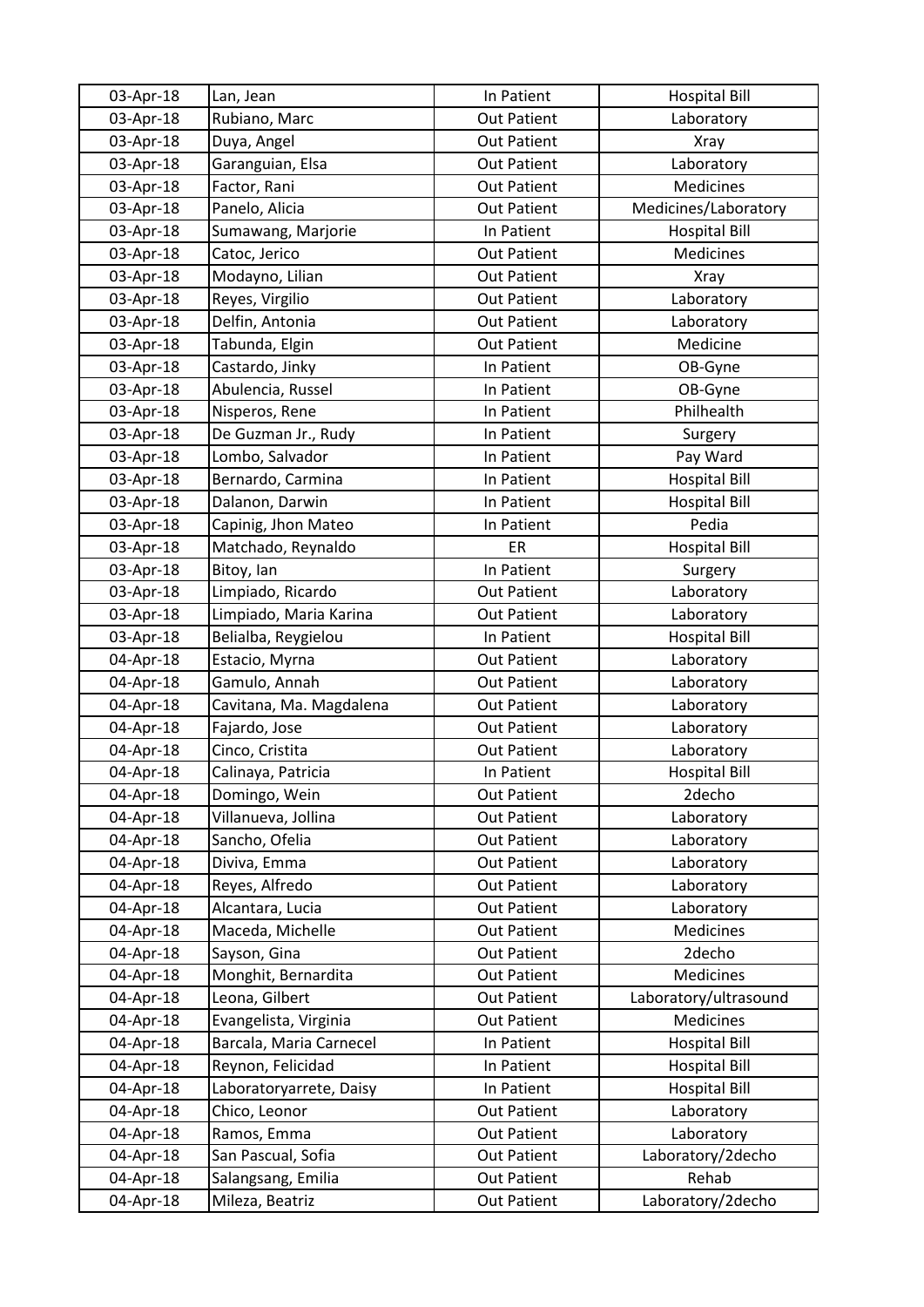| 04-Apr-18 | Torreliza, Arestidy        | <b>Out Patient</b> | Medicine               |
|-----------|----------------------------|--------------------|------------------------|
| 04-Apr-18 | Masukat, Jericho           | In Patient         | <b>Hospital Bill</b>   |
| 04-Apr-18 | Alejandro, Anita           | In Patient         | <b>Hospital Bill</b>   |
| 04-Apr-18 | Leyva, Lourdes             | <b>Out Patient</b> | Laboratory             |
| 04-Apr-18 | Camba, Romeo               | <b>Out Patient</b> | Laboratory             |
| 04-Apr-18 | Nitura, Nene               | <b>Out Patient</b> | 2decho                 |
| 04-Apr-18 | Ramon, Analyn              | In Patient         | <b>Hospital Bill</b>   |
| 04-Apr-18 | Sayson, Mercedes           | <b>Out Patient</b> | Laboratory             |
| 04-Apr-18 | Matados, Roseville         | <b>Out Patient</b> | Laboratory             |
| 04-Apr-18 | Pelisan, Aira Mae          | In Patient         | <b>Hospital Bill</b>   |
| 04-Apr-18 | Floralde, Lila M           | In Patient         | lan                    |
| 04-Apr-18 | Ramirez, Minerva           | <b>Out Patient</b> | Rehab                  |
| 04-Apr-18 | Dayto, Veberly             | <b>Out Patient</b> | Laboratory             |
| 04-Apr-18 | San Andres, Adrian Paul    | In Patient         | <b>Hospital Bill</b>   |
| 04-Apr-18 | Occidental, Edilberto      | <b>Out Patient</b> | Laboratory/Medicines   |
| 04-Apr-18 | Kelly, Joan                | <b>Out Patient</b> | Medicines              |
| 04-Apr-18 | Opeña, Eusebio             | In Patient         | Medicine               |
| 05-Apr-18 | Talan, Judith              | <b>Out Patient</b> | Rehab                  |
| 05-Apr-18 | Dela Rosa, Elmer           | <b>Out Patient</b> | Laboratory/lp          |
| 05-Apr-18 | Pablo, Francisco           | <b>Out Patient</b> | Laboratory/Xray        |
| 05-Apr-18 | Sumaquial, Patriia         | <b>Out Patient</b> | 2decho                 |
| 05-Apr-18 | MaLaboratoryanan, Mary Ann | <b>Out Patient</b> | Laboratory             |
| 05-Apr-18 | Eleuterio, Efipanio        | <b>Out Patient</b> | Laboratory             |
| 05-Apr-18 | Bayola, Bernadette         | <b>Out Patient</b> | biopsy                 |
| 05-Apr-18 | Valdevieso, clarence       | In Patient         | <b>Hospital Bill</b>   |
| 05-Apr-18 | Gamara, Cherry Ann         | <b>Out Patient</b> | Medicines              |
| 05-Apr-18 | Maigue, Yolando            | In Patient         | <b>Hospital Bill</b>   |
| 05-Apr-18 | Lachica, Fe                | <b>Out Patient</b> | Laboratory             |
| 05-Apr-18 | Bacanto, Rolly             | <b>Out Patient</b> | Laboratory             |
| 05-Apr-18 | Pama, Jaya                 | <b>Out Patient</b> | Laboratory             |
| 05-Apr-18 | Gutierrez, Joselito        | In Patient         | <b>Hospital Bill</b>   |
| 05-Apr-18 | Gruta, Danilo              | <b>Out Patient</b> | Laboratory/Xray/ecg    |
| 05-Apr-18 | Solis, Ma Lorelie          | In Patient         | <b>Hospital Bill</b>   |
| 05-Apr-18 | Rebustillo, Maximo         | <b>Out Patient</b> | 2decho                 |
| 05-Apr-18 | Ciudadano, Carmelita       | <b>Out Patient</b> | Laboratory/Xray/2decho |
| 05-Apr-18 | Egnalig, Raul              | <b>Out Patient</b> | Laboratory             |
| 06-Apr-18 | Agao, Bevelia              | Out Patient        | Laboratory             |
| 06-Apr-18 | Buenbrazo, divino          | <b>Out Patient</b> | Laboratory             |
| 06-Apr-18 | Saez, Ofelia               | <b>Out Patient</b> | Laboratory/wau         |
| 06-Apr-18 | De Guzman, Katherine       | In Patient         | <b>Hospital Bill</b>   |
| 06-Apr-18 | Maristela, Melinda         | <b>Out Patient</b> | Medicines              |
| 06-Apr-18 | Lacanal, Jemma             | In Patient         | <b>Hospital Bill</b>   |
| 06-Apr-18 | Maycabalong, Jackie        | <b>Out Patient</b> | Laboratory             |
| 06-Apr-18 | Samson, Divinia            | <b>Out Patient</b> | Laboratory             |
| 06-Apr-18 | Marqueses, Jaime           | <b>Out Patient</b> | Laboratory             |
| 06-Apr-18 | Robles, Susan              | <b>Out Patient</b> | Laboratory             |
| 06-Apr-18 | Silvestre, Kimberly        | <b>Out Patient</b> | Laboratory             |
| 06-Apr-18 | Laboratoryiano, Charlie    | <b>Out Patient</b> | Laboratory             |
| 06-Apr-18 | Samaniego, Alfredo         | <b>Out Patient</b> | Laboratory             |
| 06-Apr-18 | Bandino, maRK              | <b>Out Patient</b> | Laboratory             |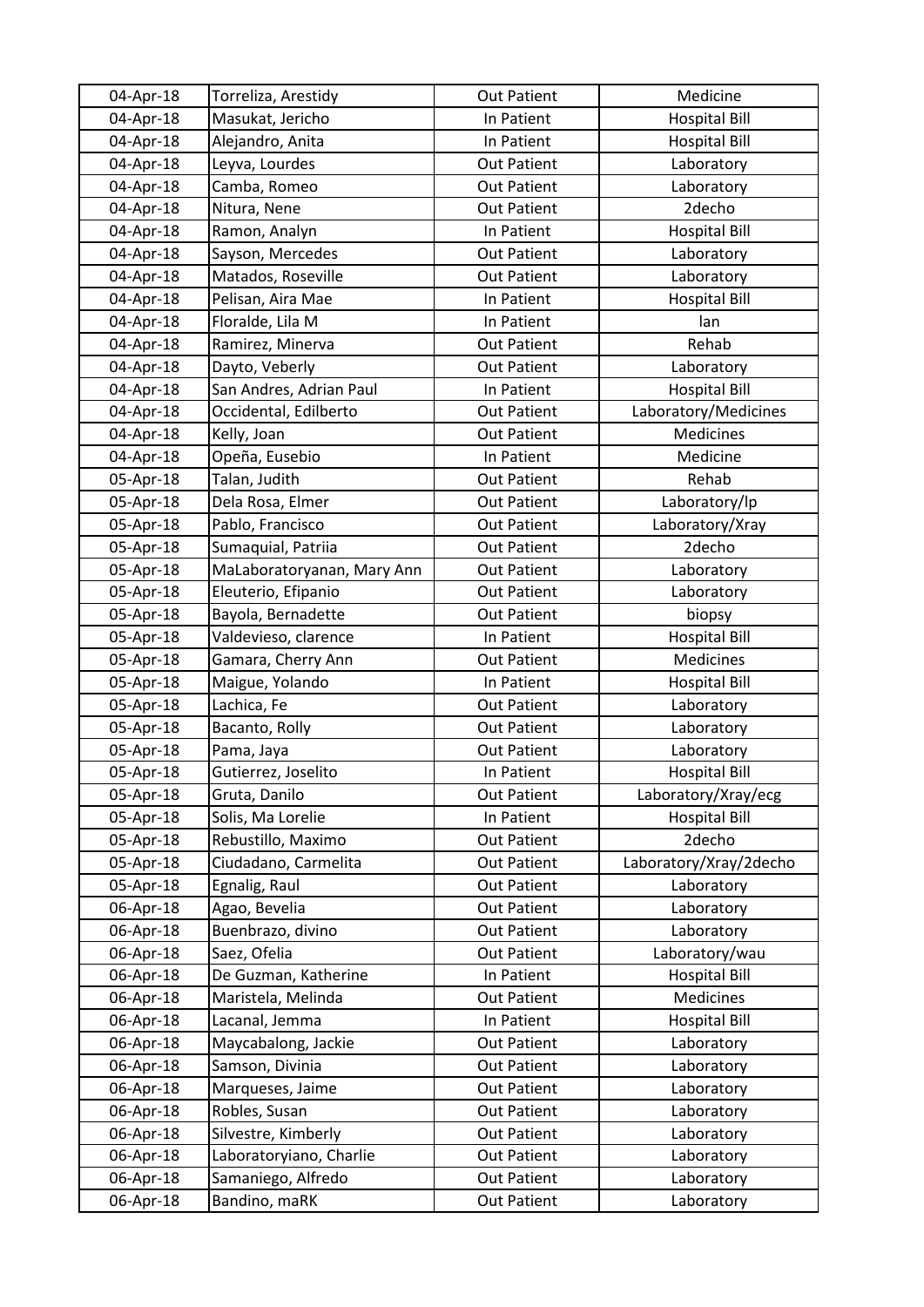| 06-Apr-18 | Gonzales, Mercedes     | <b>Out Patient</b> | Laboratory               |
|-----------|------------------------|--------------------|--------------------------|
| 06-Apr-18 | Egamino, Leonardo      | ER                 | <b>Hospital Bill</b>     |
| 06-Apr-18 | Ballenas, Christine    | <b>Out Patient</b> | Rehabiltation            |
| 06-Apr-18 | Impuesto, Joel         | In Patient         | Pedia                    |
| 06-Apr-18 | Hernandez, Renato      | ER                 | <b>Hospital Bill</b>     |
| 06-Apr-18 | Castro, Jonathan       | ER                 | <b>Hospital Bill</b>     |
| 06-Apr-18 | Bayan, Renato          | ER                 | <b>Hospital Bill</b>     |
| 06-Apr-18 | Tubig, Darwin          | ER                 | <b>Hospital Bill</b>     |
| 06-Apr-18 | Villasin, Edgardo      | ER                 | <b>Hospital Bill</b>     |
| 06-Apr-18 | Lopera, Regie          | ER                 | <b>Hospital Bill</b>     |
| 06-Apr-18 | Lazarte, Joselito      | <b>Out Patient</b> | 2D Echo                  |
| 06-Apr-18 | Penetrante, Charles    | In Patient         | Pedia                    |
| 06-Apr-18 | Carbonquillo, Manuel   | <b>Out Patient</b> | Medicines                |
| 06-Apr-18 | Bautista, Anna         | In Patient         | Surgery                  |
| 06-Apr-18 | Pelago, William        | ER                 | <b>Hospital Bill</b>     |
| 06-Apr-18 | Serac, Rommel          | ER                 | <b>Hospital Bill</b>     |
| 06-Apr-18 | Dumao, Ryan            | ER                 | <b>Hospital Bill</b>     |
| 06-Apr-18 | Edem, Rafael           | In Patient         | <b>Hospital Bill</b>     |
| 10-Apr-18 | Maybituin, Leonora     | <b>Out Patient</b> | Laboratory               |
| 10-Apr-18 | Tuaño, Salvacion       | In Patient         | Laboratory               |
| 10-Apr-18 | Frias, Elizabeth       | In Patient         | <b>Hospital Bill</b>     |
| 10-Apr-18 | Ranoco, Teresita       | In Patient         | <b>Hospital Bill</b>     |
| 10-Apr-18 | Peria, Raul            | In Patient         | <b>Hospital Bill</b>     |
| 10-Apr-18 | Velasquez, Nelson      | In Patient         | <b>Hospital Bill</b>     |
| 10-Apr-18 | Mecaller, Gloria       | In Patient         | <b>Hospital Bill</b>     |
| 10-Apr-18 | Belotendos, Rodito JR  | In Patient         | <b>Hospital Bill</b>     |
| 10-Apr-18 | Gantez, Briana         | In Patient         | <b>Hospital Bill</b>     |
| 10-Apr-18 | Gancioso, Rodilyn      | In Patient         | <b>Hospital Bill</b>     |
| 10-Apr-18 | Onilan, Mark James     | In Patient         | <b>Hospital Bill</b>     |
| 10-Apr-18 | Hernandez, Jerick      | In Patient         | <b>Hospital Bill</b>     |
| 10-Apr-18 | Dilidili, Felizardo    | In Patient         | <b>Hospital Bill</b>     |
| 10-Apr-18 | Bartolome, Lucita      | In Patient         | <b>Hospital Bill</b>     |
| 10-Apr-18 | Factor, Rani           | <b>Out Patient</b> | Medicines                |
| 10-Apr-18 | De Luna, Dolores       | <b>Out Patient</b> | Laboratory               |
| 10-Apr-18 | Santos, Mitchelle      | <b>Out Patient</b> | Laboratory               |
| 10-Apr-18 | Tolentin, Juana        | <b>Out Patient</b> | Laboratory               |
| 10-Apr-18 | Balderama, Angelita    | Out Patient        | Whole Abdomen Ultrasound |
| 10-Apr-18 | Dasoy, Gelyn           | <b>Out Patient</b> | Laboratory               |
| 10-Apr-18 | Santos, Danica         | In Patient         | <b>Hospital Bill</b>     |
| 10-Apr-18 | De Omania, Mary Crisan | In Patient         | <b>Hospital Bill</b>     |
| 10-Apr-18 | Ferrer, Rosemarie      | In Patient         | <b>Hospital Bill</b>     |
| 10-Apr-18 | Rubina, Melinda        | In Patient         | <b>Hospital Bill</b>     |
| 10-Apr-18 | Lutchavez, Jiana       | In Patient         | <b>Hospital Bill</b>     |
| 10-Apr-18 | Simo, Antonio          | Out Patient        | Laboratory               |
| 10-Apr-18 | Binondo, Niel          | In Patient         | <b>Hospital Bill</b>     |
| 10-Apr-18 | Babista, Sahirah       | In Patient         | <b>Hospital Bill</b>     |
| 10-Apr-18 | Arguelles, Bernadette  | In Patient         | <b>Hospital Bill</b>     |
| 10-Apr-18 | Abanes, Socorro        | In Patient         | <b>Hospital Bill</b>     |
| 10-Apr-18 | Lopez, Armando         | In Patient         | <b>Hospital Bill</b>     |
| 10-Apr-18 | Aguila, Dwin Dominic   | In Patient         | <b>Hospital Bill</b>     |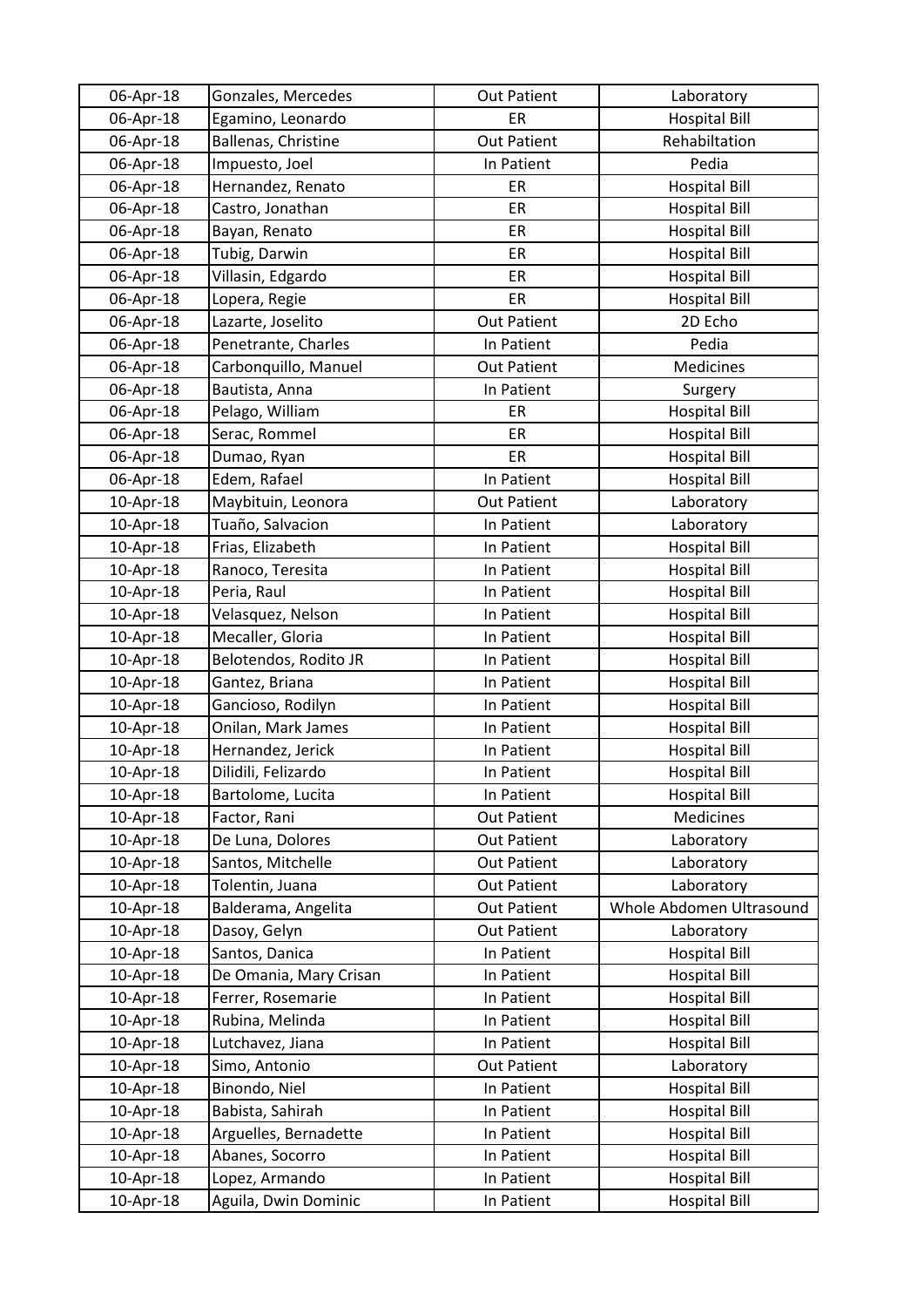| 10-Apr-18              | Reyes, Ricardo                      | <b>Out Patient</b>       | Laboratory                                   |
|------------------------|-------------------------------------|--------------------------|----------------------------------------------|
| 10-Apr-18              | Villegas, Brenda                    | <b>Out Patient</b>       | Medicines                                    |
| 10-Apr-18              | Ayen, Adelita                       | <b>Out Patient</b>       | Laboratory                                   |
| 10-Apr-18              | Abogado, Mark Anthony               | <b>Out Patient</b>       | Laboratory                                   |
| 10-Apr-18              | Salarda, Antonio                    | <b>Out Patient</b>       | Medicines                                    |
| 10-Apr-18              | Roque, Rosalina                     | <b>Out Patient</b>       | Medicines                                    |
| 10-Apr-18              | Surigao, Cherry                     | In Patient               | OB-Gyne                                      |
| 10-Apr-18              | Esguerra, Gilberto                  | <b>Out Patient</b>       | Medicine                                     |
| 10-Apr-18              | Domingo, Glaiza                     | In Patient               | Surgery                                      |
| 10-Apr-18              | Nuevo, Benedicta                    | <b>Out Patient</b>       | Laboratory                                   |
| 10-Apr-18              | Panis, Paula Christian              | <b>Out Patient</b>       | Laboratory                                   |
| 10-Apr-18              | Ogaya, Ramil                        | In Patient               | <b>Hospital Bill</b>                         |
| 10-Apr-18              | Benosa, Javjail                     | In Patient               | <b>Hospital Bill</b>                         |
| 10-Apr-18              | De Guzman, Brix                     | In Patient               | <b>Hospital Bill</b>                         |
| 10-Apr-18              | Tuliao, Joy                         | <b>Out Patient</b>       | Rehab                                        |
| 10-Apr-18              | Payson, Amy                         | <b>Out Patient</b>       | <b>Hospital Bill</b>                         |
| 10-Apr-18              | Tudino, Jambo                       | <b>Out Patient</b>       | Medicines                                    |
| 10-Apr-18              | Magada, Grace                       | In Patient               | <b>Hospital Bill</b>                         |
| 10-Apr-18              | Villanueva, Teresita                | <b>Out Patient</b>       | 2decho                                       |
| 10-Apr-18              | Ramos, Angelita                     | <b>Out Patient</b>       | Laboratory/Medicines                         |
| 10-Apr-18              | Celis, Pascual                      | <b>Out Patient</b>       | Medicines                                    |
| 10-Apr-18              | Espinosa, Ivy                       | <b>Out Patient</b>       | Laboratory                                   |
| 10-Apr-18              | Ramos, Leonora                      | <b>Out Patient</b>       | Laboratory                                   |
| 10-Apr-18              | De Jesus, Patrick Joseph            | <b>Out Patient</b>       | <b>Hospital Bill</b>                         |
| 10-Apr-18              | Afalla, Merlyn                      | In Patient               | <b>Hospital Bill</b>                         |
| 10-Apr-18              | Villa, Benedicto                    | In Patient               | <b>Hospital Bill</b>                         |
| 11-Apr-18              | Luis, Maria Lourdes                 | <b>Out Patient</b>       | Laboratory/Xray                              |
| 11-Apr-18              | Tabla, Mercedita                    | <b>Out Patient</b>       | Laboratory/Xray/2decho                       |
| 11-Apr-18              | Leonido, Rogelio                    | <b>Out Patient</b>       | eye procedure                                |
| 11-Apr-18              | Titoy, Felix                        | <b>Out Patient</b>       | Laboratory                                   |
| 11-Apr-18              | Ebio, Pablo                         | <b>Out Patient</b>       | Laboratory                                   |
| 11-Apr-18              | Taculao, Norma                      | <b>Out Patient</b>       | Laboratory                                   |
| 11-Apr-18              | Alvero, Teresita                    | <b>Out Patient</b>       | Laboratory                                   |
| 11-Apr-18              | Halton, Yolanda                     | <b>Out Patient</b>       | Medicines/colonogram                         |
| 11-Apr-18              | Lejano, Reylyn                      | In Patient               | <b>Hospital Bill</b>                         |
| 11-Apr-18              | Sarino, Chery                       | In Patient               | Laboratory                                   |
| 11-Apr-18              | Romero, Elena                       | <b>Out Patient</b>       | Laboratory/ecg                               |
| 11-Apr-18              | Paras, Alec-xandra                  | In Patient               | <b>Hospital Bill</b>                         |
| 11-Apr-18              | Valenzuela, Nica                    | In Patient               | <b>Hospital Bill</b>                         |
| 11-Apr-18              | Tabayag, Hinidina                   | <b>Out Patient</b>       | Laboratory/Xray/2deco                        |
| 11-Apr-18              | Miranda, Ma Magdalena               | <b>Out Patient</b>       | 2deco                                        |
| 11-Apr-18              | Santos, Benilda                     | <b>Out Patient</b>       | Laboratory                                   |
| 11-Apr-18              | Ramon, Analyn                       | In Patient               | <b>Hospital Bill</b>                         |
| 11-Apr-18              | Quitaleg, Pregrino                  | <b>Out Patient</b>       | <b>Medicines</b>                             |
| 11-Apr-18              | Lariosa, Airis Eijah Mae            | <b>Out Patient</b>       | Laboratory                                   |
| 11-Apr-18              | Cerrado, Benjamin                   | <b>Out Patient</b>       | 2D-echo                                      |
| 11-Apr-18              |                                     |                          |                                              |
|                        | Millorin, Rose Marie                | ER                       | <b>Hospital Bill</b>                         |
| 11-Apr-18              | Distura, Marilyn                    | In Patient               | <b>Hospital Bill</b>                         |
| 11-Apr-18<br>11-Apr-18 | Obregon, Florencia<br>Atis, Marilyn | In Patient<br>In Patient | <b>Hospital Bill</b><br><b>Hospital Bill</b> |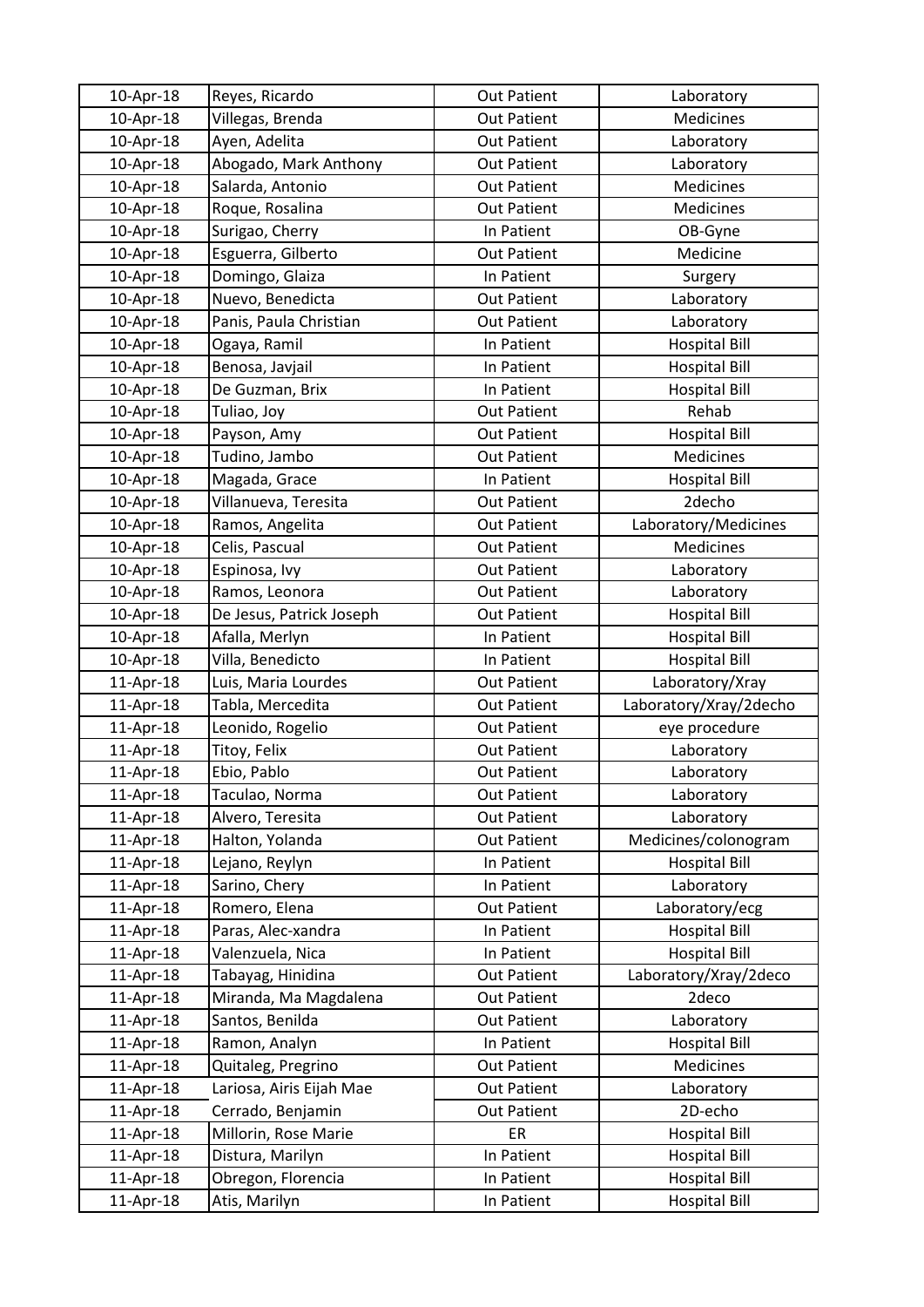| $11$ -Apr-18 | Isic, Ethyleah          | In Patient         | <b>Hospital Bill</b>                  |
|--------------|-------------------------|--------------------|---------------------------------------|
| 11-Apr-18    | Salonga, Cherry         | In Patient         | <b>Hospital Bill</b>                  |
| 11-Apr-18    | Cruz, Bernadette        | In Patient         | <b>Hospital Bill</b>                  |
| 11-Apr-18    | Hilig, Myrna            | <b>Out Patient</b> | Medicines                             |
| 11-Apr-18    | Lee, John Alfred        | In Patient         | Laboratory                            |
| 11-Apr-18    | Luis, Benson            | <b>Out Patient</b> | Laboratory/Xray/2decho                |
| 11-Apr-18    | Mercado, Andrea         | In Patient         | <b>Hospital Bill</b>                  |
| 12-Apr-18    | Alonzo, Alberto         | <b>Out Patient</b> | Laboratory                            |
| 12-Apr-18    | De Ocampo, Alexander    | <b>Out Patient</b> | Medicine                              |
| 12-Apr-18    | Rayos, Antonia          | <b>Out Patient</b> | Laboratory                            |
| 12-Apr-18    | Cariazo, Ginger         | <b>Out Patient</b> | Medicine                              |
| 12-Apr-18    | Yatco, Priscilla        | <b>Out Patient</b> | Laboratory                            |
| 12-Apr-18    | Fullbright, Encarnacion | <b>Out Patient</b> | Rehab                                 |
| 12-Apr-18    | Maca, Rosita            | <b>Out Patient</b> | Laboratory                            |
| 12-Apr-18    | Gutierrez, Marilou      | In Patient         | Surgery                               |
| 12-Apr-18    | Talingting, Genevieve   | ER                 | <b>Hospital Bill</b>                  |
| 12-Apr-18    | Villar, Rebecca         | In Patient         | Medicine                              |
| 12-Apr-18    | Inopia, Jobert          | <b>Out Patient</b> | Medicine                              |
| 12-Apr-18    | Alcantara, Ma. Dianna   | In Patient         | OB-Gyne                               |
| 12-Apr-18    | Herrera, Rogelio        | <b>Out Patient</b> | Medicine                              |
| 12-Apr-18    | Rabaya, Virginia        | <b>Out Patient</b> | Medicine                              |
| 12-Apr-18    | Martirez, Susan         | <b>Out Patient</b> | Laboratory                            |
| 12-Apr-18    | Lucero, Dionisio        | <b>Out Patient</b> | Medicine                              |
| 12-Apr-18    | Cajayon, Ricardo        | <b>Out Patient</b> | Medicine                              |
| 12-Apr-18    | Dili dili, Filizardo    | ER                 | Hospital bill                         |
| 12-Apr-18    | Balate, Alejandro       | <b>Out Patient</b> | Laboratory                            |
| 12-Apr-18    | Copjo, Raul             | <b>Out Patient</b> | Medicine                              |
| 12-Apr-18    | Idian, Ma. Cecilia      | <b>Out Patient</b> | Medicine                              |
| 12-Apr-18    | Barcela, Dominga        | In Patient         | OB-Gyne                               |
| 13-Apr-18    | Banas, Stephanie        | <b>Out Patient</b> | ecg/2decho                            |
| 13-Apr-18    | Hinundayan, Salvador    | <b>Out Patient</b> | 2decho                                |
| 13-Apr-18    | Estacio, Jinor          | <b>Out Patient</b> | Medicines                             |
| 13-Apr-18    | Aumentado, Beth         | <b>Out Patient</b> | Laboratory                            |
| 13-Apr-18    | San Jose, Meldy         | <b>Out Patient</b> | Laboratory/2DECHO                     |
| 13-Apr-18    | Cabrera, Corazon        | <b>Out Patient</b> | 2decho                                |
| 13-Apr-18    | Jose, Carlos            | <b>Out Patient</b> | Laboratory/ECG                        |
| 13-Apr-18    | Buenbrazo, divino       | Out Patient        | Laboratory                            |
| 13-Apr-18    | Matic, Lian Jay         | In Patient         | <b>Hospital Bill</b>                  |
| 13-Apr-18    | Eleuterio, Efipanio     | <b>Out Patient</b> | Laboratory/Xray                       |
| 13-Apr-18    | Licuanan, Eduardo       | <b>Out Patient</b> | Laboratory                            |
| 13-Apr-18    | Solano, Andrei          | <b>Out Patient</b> | Medicines                             |
| 13-Apr-18    | Perpetua, Joshua        | <b>Out Patient</b> | Laboratory                            |
| 13-Apr-18    | Benito, Horacio         | In Patient         | <b>Hospital Bill</b>                  |
| 13-Apr-18    | Magno, Francisca        | Out Patient        | Laboratory/ecg                        |
| 13-Apr-18    | Morales, Junior         | In Patient         | <b>Hospital Bill</b>                  |
| 13-Apr-18    | Mateo, Saver            | In Patient         | <b>Hospital Bill</b>                  |
| 13-Apr-18    | Mandawe, Mary May       | In Patient         | <b>Hospital Bill</b>                  |
| 13-Apr-18    | Rosello, Lendon         | <b>Out Patient</b> | <b>Odontectomy (Dental Procedure)</b> |
| 13-Apr-18    | Rivamonte, Mark Lorence | In Patient         | <b>Hospital Bill</b>                  |
| 13-Apr-18    | Perez, Joseph           | <b>Out Patient</b> | 2D Echo                               |